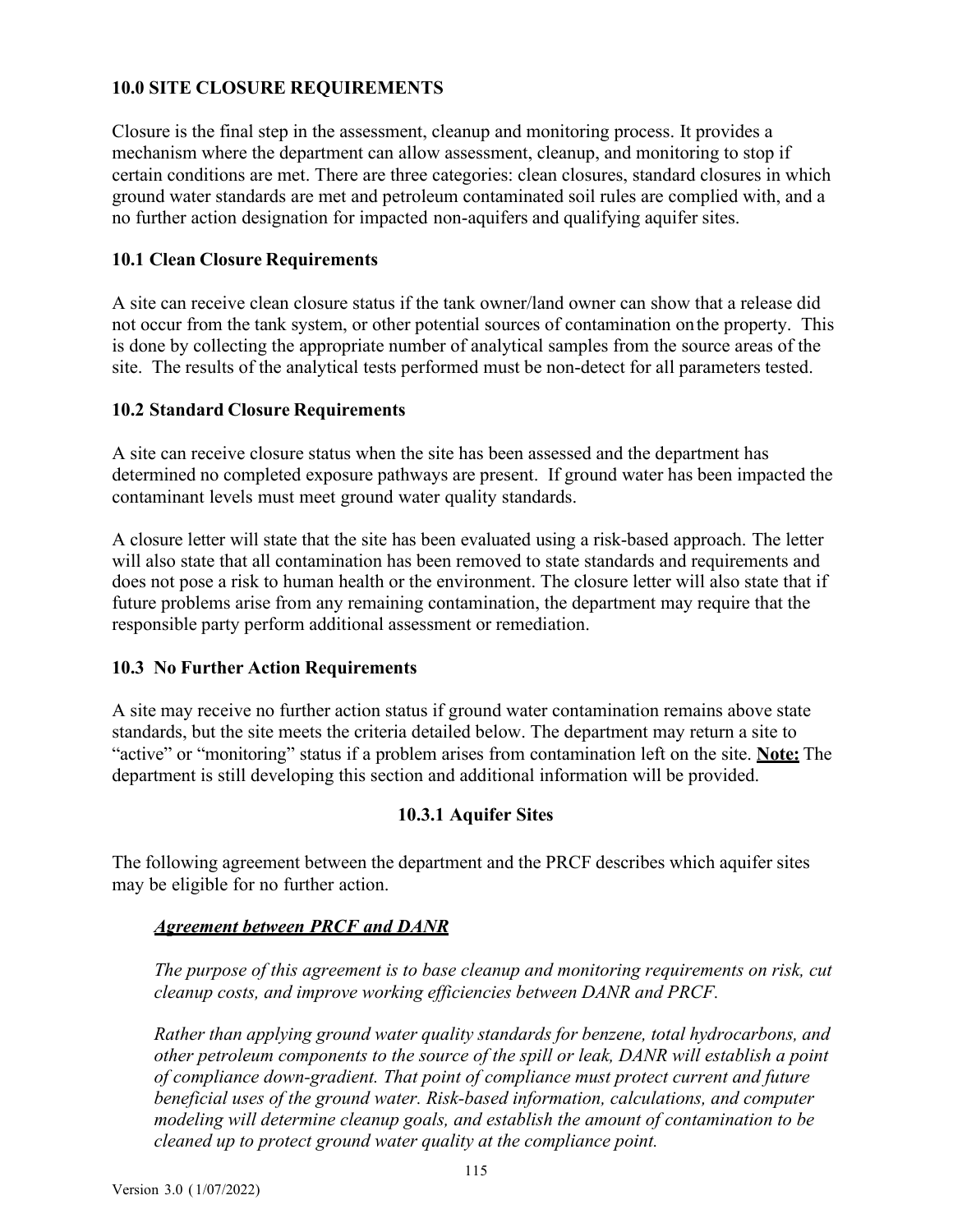*To reduce disagreements between DANR and PRCF about the need to protect for potential future beneficial uses, existing criteria from the DANR ground water discharge permit program (i.e. ARSD 74:54:02:17) will be used to establish compliance points. Modifying that criteria from ARSD 74:54:02:17, the compliance point(s) cannot be:*

- *(1) More than one-quarter mile down-gradient from the source of contamination;*
- *(2) Beyond the property boundaries of the facility unless consent from the adjacent landowner(s) is obtained in writing and submitted to DANR;*
- *(3) Within the following areas surrounding public and private wells:*
	- *(a) delineated wellhead protection areas,*
	- *(b) the ground water portion of delineated source water protection areas, and*
	- *(c) the cone of depression or the zone of influence of pumping; and*
- *(4) Within the boundaries of future use water right permits.*

*Verification of no further risk in these cases will consist in part of ground water monitoring for two years (quarterly samples the first year to document seasonal fluctuations; semiannual or annual the second year) to document that hydrocarbon contamination is either stable or decreasing, and there is no significant increase or movement of the hydrocarbons towards the compliance point.*

The following additional criteria must also be met for obtaining a No Further Action designation at aquifer sites:

- Free product is not present. The site cannot be considered for NFA if free product is present at the time of consideration. If free product was present, but removed and further monitoring indicates decreasing contamination levels, as stated above, the site could be considered for no further action.
- There are no impacts to structures or underground utilities as determined by the site assessment and agreed to by the department. This means that vapors are not present in buildings and petroleum is not infiltrating into underground utilities.
- The department will require the responsible party to either properly close or maintain monitoring wells. If the responsible party chooses to maintain the wells, the department will require, at a minimum, the wells be opened and developed at least yearly to ensure the wells are not plugged.

# **10.3.2 Non-Aquifer Sites**

The department has developed the following criteria for obtaining a No Further Action designation at non-aquifer sites.

Soil remediation must have been performed to the extent specified in ARSD 74:56:05 and ground water treatment is not technically practical and it has been shown that no completed exposure pathways exist or no longer exist.

At least two years of periodic monitoring has been performed. A typical monitoring requirement for this two-year period would be quarterly for the first year and semi-annually for the second year.